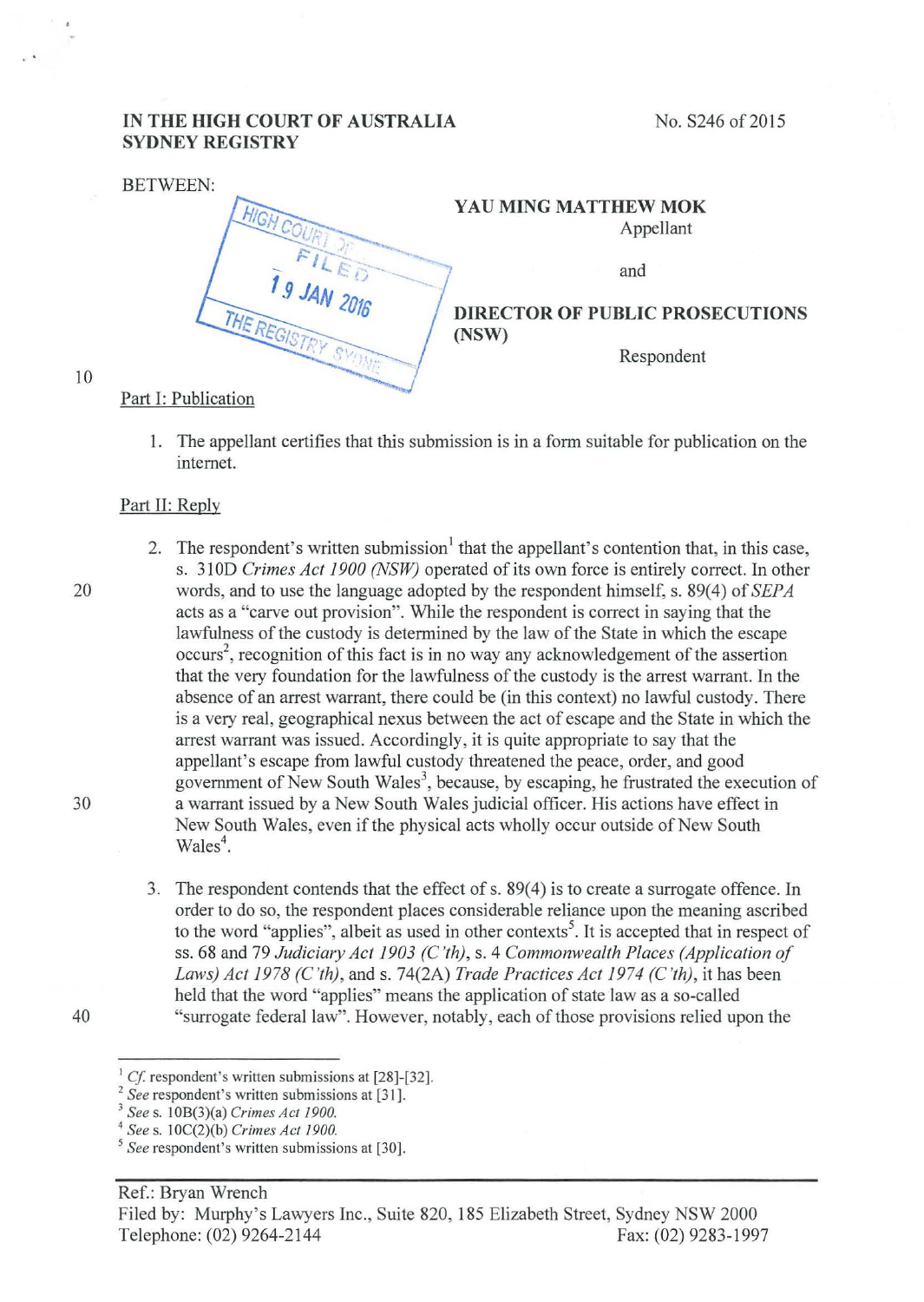importation of appropriate State law, because, otherwise, there would be a legal void. The Commonwealth legislature has chosen to fill that void by borrowing from State law, instead of itself enacting provisions to fill it. It is unremarkable that the law thereby created is Commonwealth law, since all of the provisions, which are relied upon by the respondent, deal with subjects peculiar to the Commonwealth, such as, in the case of s. 68 *Judiciary Act 1903 (C 'th),* the jurisdiction of State courts to deal with Commonwealth accused.

- 4. However, for the reasons advanced above<sup>6</sup>, two bodies of law could, conceivably, 10 criminalise the actions of the appellant, namely New South Wales law and Victorian law. The effect of s.  $89(4)$  is not to create a third body of law, as the respondent contends. Rather, it operates to denote which law shall apply  $-$  in this case New South Wales law, to the exclusion of all other law, in this case, Victorian law. Because s. 89(4) operates not in a legal vacuum, but in a space where there are multiple laws potentially operating, it would be wrong to import, uncritically, a meaning, which had been assigned to a particular word, but in a wholly different context.
- 5. Even if s. 89(4) does create a surrogate, federal law premised on s. 310D *Crimes Act 1900 (NSW),* nevertheless, for the reasons advanced in the appellant's original 20 submissions, the element, requiring a person to be an "inmate", cannot be satisfied, merely because that person is a person to whom the provisions of the *Service and Execution of Process Act 1992 (C'th)* apply. Referring toss. 81-90 *Service and Execution of Process Act 1992,* it has been said that, "such legislation does not expand the 'subject matter' as distinct from the 'territorial' jurisdiction of the State court".<sup>7</sup>
- 6. In relation to the notice of contention, it is submitted that the Victorian Magistrate was, relevantly, neither a "court" nor a "competent authority". In this respect, the Court of Appeal was quite right to say, "This appeal is not determined by a strained reading of whether the Victorian Magistrate was a 'court exercising criminal 30 jurisdiction', or a 'competent authority'".<sup>8</sup>
- 7. When s. 89(4) provides that the "law in force in the place of issue of a warrant" applies, such "law" must include all law, whether statutory or common law, necessary to give meaning and content to the law of escape. In respect of New South Wales, such law would include Part 6A *Crimes Act 1900,* relevant portions of the *Crimes (Administration of Sentences) Act 1999,* the common law, and the *Interpretation Act*  1987. It is the submitted that the construction of the expression "court" is governed by s. *12Interpretation Act 1987,* which provides that references to New South Wales are to be implied in any act or instrument of that State. Accordingly, the references ins. 4 40 *Crimes (Administration of Sentences) Act 1999* to warrants, or orders, of"courts" are to be understood as warrants, or orders, of courts of New South Wales.
	- 8. The respondent argues that if the *Interpretation Act* is used to construe the word "court", then it must be applied also to the construction of the expression "lawful custody".9 In other words, the respondent contends that, on the appellant's argument,

<sup>6</sup> At [1]. 7 *Lipohar v. The Queen* (1999) 200 CLR 485 at 514 [69] *per* Gaudron, Gummow and Hayne JJ., *citing with approval Flaherty v. Girgis* (1987) 162 CLR 574 at 598.<br><sup>8</sup> Mok v. DPP (NSW) (2015) 294 FLR 432 at 444 [51].

<sup>9</sup>*See* respondent's submissions at [58].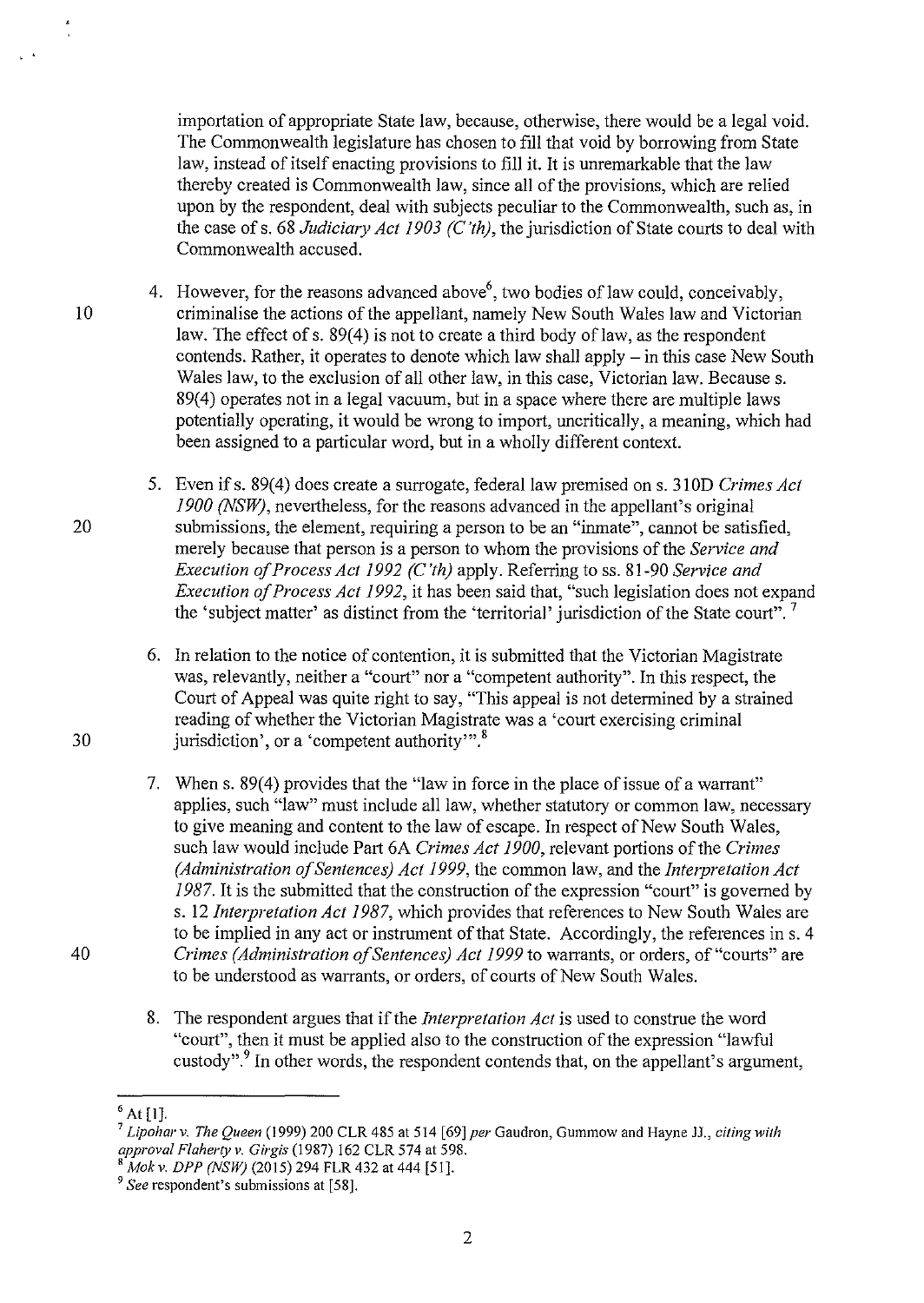"lawful custody" must be construed as "lawful custody in and of New South Wales". While one might readily speak of lawful custody in New South Wales, it is submitted one would not speak of lawful custody of New South Wales, in the sense of belonging to New South Wales<sup>10</sup>. It must be remembered that the *Interpretation Act* applies only insofar as the statutory language does not evince a contrary intention.<sup>11</sup> Because the limitation imposed by s. 12 would not apply also to the expression "lawful custody", it is submitted that the application of s. 12 to the expression "court" and "competent authority" would not lead to the absurdity suggested by the respondent.

- 10 9. However, even if one were completely to cast aside this important piece of legislation, it is nonetheless clear that, absent an extension of the meaning of the expression "court", such expression must mean a court in New South Wales. "It is a long recognised rule of statutory construction that a reference to comts, matters, things and persons in the legislation of a State is a reference to courts, matters, things and persons in that State."<sup>12</sup>
	- 10. The definition of court, as set out ins. 3 *Crimes (Administration of Sentences) Act 1999,* further supports the appellant's submissions. "Court" is defined as:
		- (a) the Supreme Court, the Court of Criminal Appeal, the Land and Environment Court, the Industrial Relations Commission, the District Comt or the Local Court, or
		- (b) any other court that, or person who, exercises criminal jurisdiction ...
- 11. It is submitted that the tethering of the expression "court" to bodies exercising "criminal jurisdiction" demonstrates further that the Melbourne Magistrates' Court is not a "court" for the purposes of the *Crimes (Administration of Sentences) Act 1999.* It is submitted that, logically, the words "exercises criminal jurisdiction" must mean that 30 the Court is, in the particular instance, exercising criminal jurisdiction, not simply that the Court has the jurisdiction generally. Irrespective of that, it is submitted that the Melbourne Magistrates' Court was not exercising criminal jurisdiction. It was in no way involved in the process of the determination of guilt or otherwise of the appellant. Instead, it performed a purely administrative role in aid of the criminal process.<sup>13</sup>
- 12. Nor does the inclusion of the word "person" in subsection (b) undermine this conclusion, as the respondent contends. The respondent argues that a person is a "court" within the meaning of the *Crimes (Administration ofSentences) Act 1999* so long as that person "also exercise[s] criminal jurisdiction". <sup>14</sup> To take the respondent's 40 argument to its natural extreme, any person would be a "court", as long as that person exercises criminal jurisdiction in some capacity, more or less contemporaneously. So,

20

 $\epsilon$ 

 $\sim$   $\sim$ 

<sup>&</sup>lt;sup>10</sup> See, generally, R v. Lowe (2003) 57 NSWLR 102 at 110 at [41]-[44] *per* Handley JA. <sup>11</sup> Section 5(2) *Interpretation Act 1987 (NSW)*.

<sup>12</sup>*Solomons v. District Court of New South Wales* (2002) 211 CLR 119 at 138 [37] *per* McHugh J., *citing with approval Seagg v. The King* (1 932) 48 CLR 251 at 255 *per* Rich, Dixon, Evatt and McTiernan JJ., at 130 [9] *per*  Gleeson CJ, Gaudron, Gummow, Hayne and Callinan JJ. ("There is a 'general rule of construction' which would confine the State enactment to State proceedings and officers.").

<sup>13</sup>*Compare Pasini v United Mexican States* (2002) 209 CLR 246 at 254-255 (in determining eligibility to **surrender, and in making consequential orders, the magistrate exercises administrative functions, not the judicial**  power of the Commonwealth).<br><sup>14</sup> *See* respondent's written submissions at [49].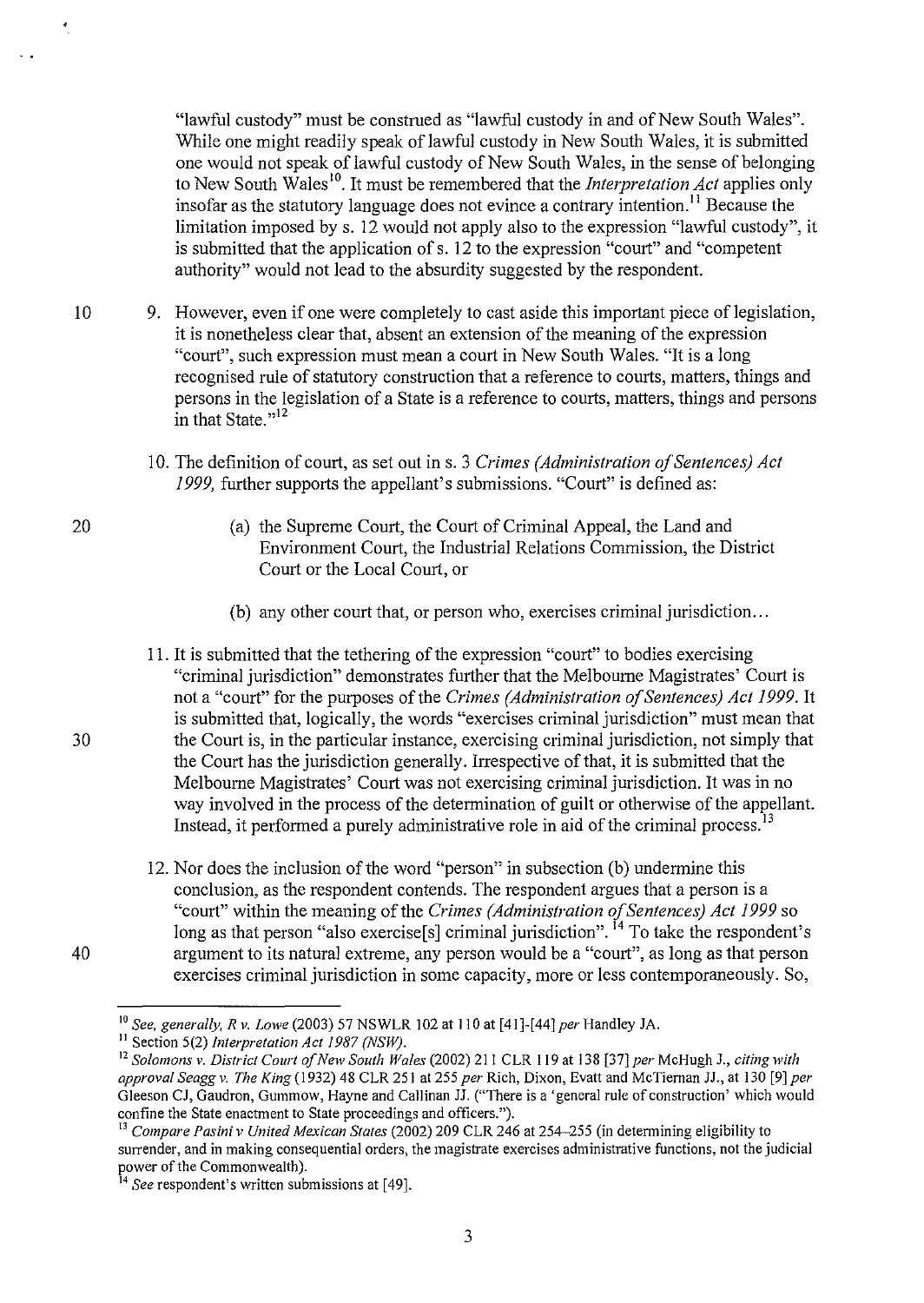for example, a judge in his, or her, private, or leisure time, would constitute a "court" in those periods, so long as he or she exercises criminal jurisdiction during the day. Plainly, that cannot have been the intention of the legislature.

13. In any event, there is no basis for concluding that the order under s. 83(8)(b) was made by a "court", even putting the territorial issue to one side. Section 83(8) relevantly provides that, "Subject to subsections (10) and (14) and section 84, if the warrant or a copy of the warrant is produced, the magistrate must order. .. " The expression "magistrate" is defined by s. 3 as follows:

"magistrate", except in sections 57 and 67, includes:

- (a) a justice of the peace who has power to issue warrants under a law of the State in which the justice holds that office; and
- (b) a person who is appointed under section 120 of the *Magistrates' Court Act 1989* of Victoria as a bail justice or is a bail justice because of holding a prescribed office within the meaning of section 121 of that Act.
- 14. In accordance with s. 57(6) *Magistrates' Court Act 1989 (Vic.),* "Remand warrants may be issued by a bail justice." Therefore, in Victoria, the power under s. 83(3) *Service and Execution of Process Act 1992 (C'th)* may be exercised either by the Magistrates' Court or a bail justice. Because the power may be exercised by an individual person, as opposed to a court, it is plain that the power under s. 83(3) is conferred on the "magistrate" in his personal capacity. Therefore, Magistrate Bazzani, although undoubtedly a member of the Magistracy, was nonetheless acting in a personal capacity, rather than as the Magistrates' Court. Therefore, quite aside from the territorial restriction on the expression "court" ins. 4 *Crimes (Administration of*  30 *Sentences) Act 1999,* no order was made by a court. For that same reason, the appellant was not an "inmate", within the meaning of s. 301A *Crimes Act 1900*.
	- 15. Furthermore, it is submitted that neither Magistrate Bazzani, nor the Victorian Magistrates' Court, was acting as a "competent authority", within the meaning of s. 4 *Crimes (Administration of Sentences) Act 1999.* It has been said that "the expression 'competent authority' does not have a technical meaning at common law. Instead, the precise definition depends upon the words of the particular statute in question."<sup>15</sup>
- 16. It is submitted that the interpretation of the compound expression "competent 40 authority" is guided by the first word "competent". In other words, the "authority" has to embody a power, or competency, to "commit $[]$  a person to a correctional centre"<sup>16</sup>. It is submitted that such competence must derive from a statutory acceptance, under New South Wales law, of the burden, which emanates from the duties and responsibilities involved in consigning a person to custody<sup>17</sup>. There is no provision in New South Wales, which would confer upon an individual in Victoria, the power to

20

10

. .

<sup>15</sup>*Barnes v. Kuser* (2007) 179 A.Crim.R. 181 at 185 [25] *per* McKechnie J., *citing Stuart v. The Queen* (1974) 134 CLR 426 at 437 *per* Gibbs J

<sup>16</sup>*Sees.* 4(l)(e) *Crimes (Administration of Sentences) Act 1999.* 

<sup>17</sup>*See DPP v. Mok* (2014) 296 FLR I at 14 [65] *per* Rothman J., *quoting with approval* Australian Concise Oxford Dictionary  $(4<sup>th</sup>$  ed.)